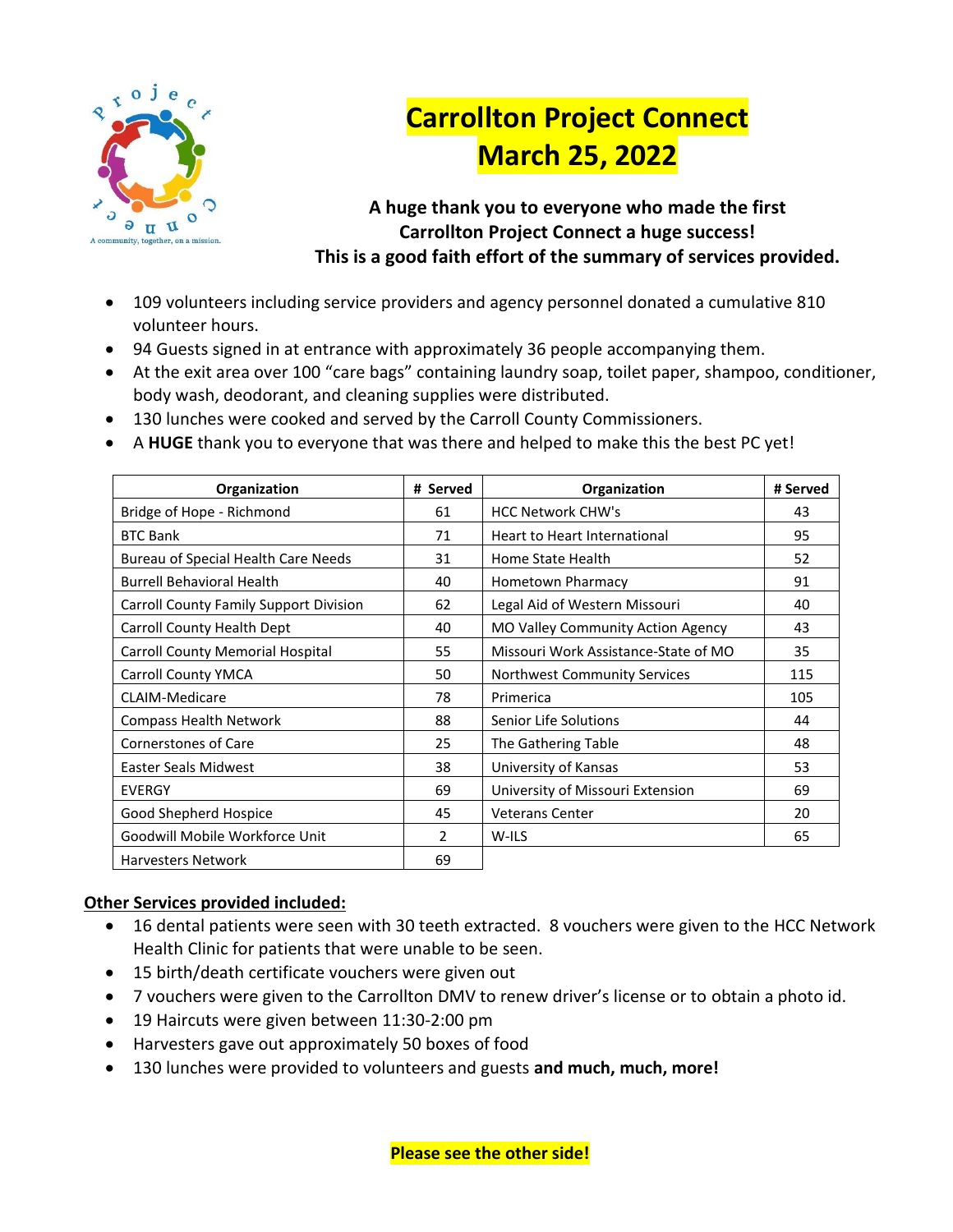#### **Some of the subjective comments we have received include**

- "God Bless you all for helping us in need! Thank You!"
- "This was a wonderful event; many people don't know how to obtain the needed resources!"
- "Carroll County needed something like this for a very long time! Thank you so much!"
- "Dentist was Amazing will sign up for follow up appointment. I am no longer in pain!!!
- "Wonderful event! Thank you so much for all the services in one place!"

### **A HUGE thank you to our event sponsors:**

**Bank 21 BTC Bank Burrell Behavioral Health HCC Network Home State Health United Health Care**

**The next Project Connect will be held on Friday, July 29 from 9 am – 2 pm at the Odessa High School! More info will be coming soon!** 

**Thank you again for making a difference in the lives of our community!!!!**